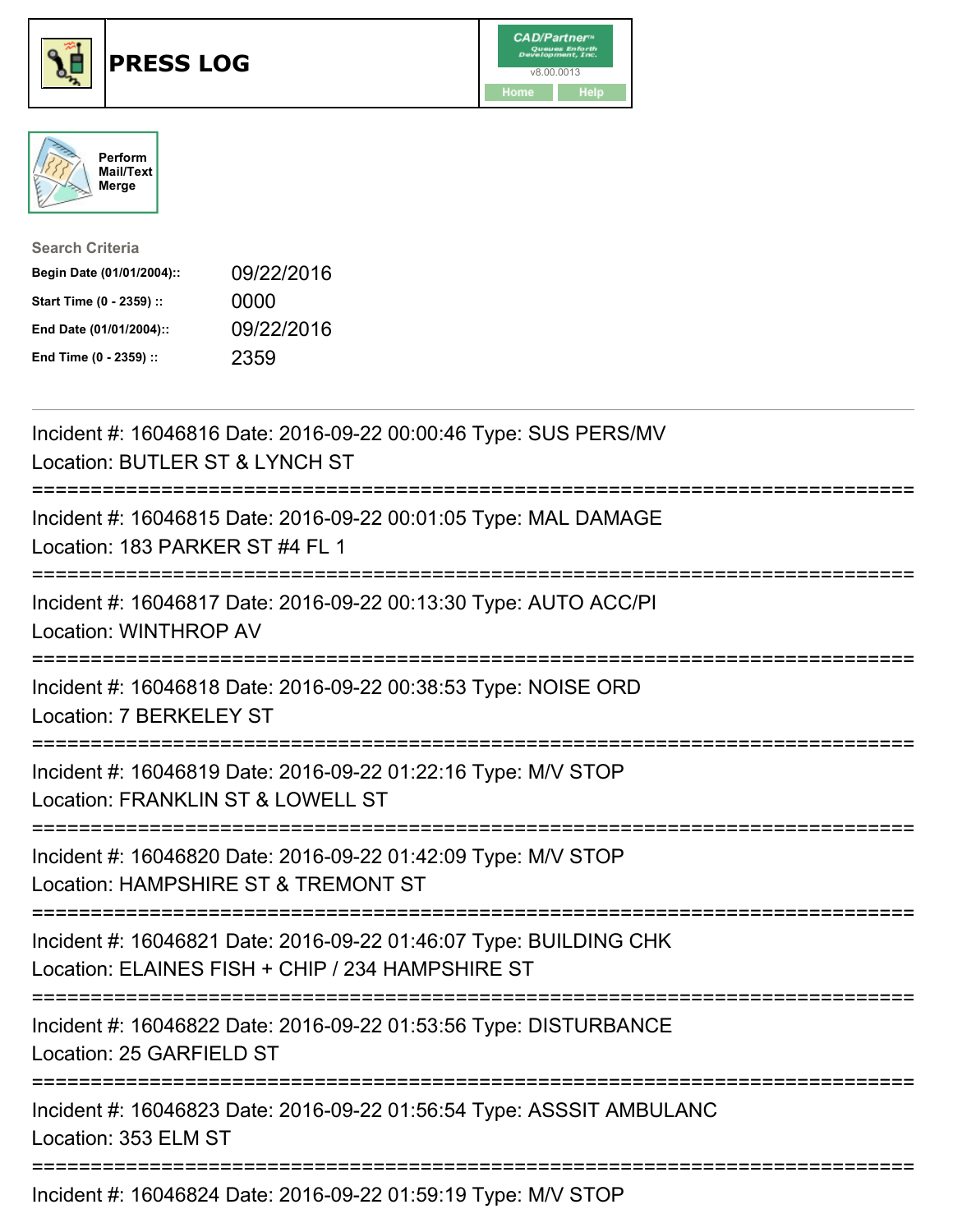| Location: HAVERHILL ST & LAWRENCE ST                                                                                          |
|-------------------------------------------------------------------------------------------------------------------------------|
| Incident #: 16046825 Date: 2016-09-22 02:02:48 Type: M/V STOP<br><b>Location: WEST ST</b>                                     |
| Incident #: 16046826 Date: 2016-09-22 02:28:30 Type: M/V STOP<br>Location: 5 OXFORD ST                                        |
| Incident #: 16046827 Date: 2016-09-22 02:49:35 Type: M/V STOP<br>Location: AVON ST & BRUCE ST                                 |
| Incident #: 16046828 Date: 2016-09-22 02:49:51 Type: STOL/MV/PAS<br>Location: 8 GARFIELD ST                                   |
| Incident #: 16046829 Date: 2016-09-22 03:01:19 Type: M/V STOP<br>Location: 68 HANCOCK ST                                      |
| Incident #: 16046830 Date: 2016-09-22 03:01:40 Type: BUILDING CHK<br>Location: MICHAEL'S MOTOR SALES, INCORP / 54 WINTHROP AV |
| Incident #: 16046831 Date: 2016-09-22 03:07:05 Type: M/V STOP<br>Location: E HAVERHILL ST & FERRY ST                          |
| Incident #: 16046832 Date: 2016-09-22 03:09:34 Type: BUILDING CHK<br>Location: ARLINGTON SCHOOL / 150 ARLINGTON ST            |
| Incident #: 16046833 Date: 2016-09-22 03:26:23 Type: M/V STOP<br>Location: 700 ESSEX ST                                       |
| Incident #: 16046834 Date: 2016-09-22 03:27:05 Type: BUILDING CHK<br>Location: HAFFNERS GAS STATION / 194 S BROADWAY          |
| Incident #: 16046835 Date: 2016-09-22 03:28:02 Type: BUILDING CHK<br>Location: DEMOULAS MARKET / 700 ESSEX ST                 |
| Incident #: 16046836 Date: 2016-09-22 03:31:38 Type: ANIMAL COMPL<br>Location: 68 WOODLAND ST                                 |
| Incident #: 16046837 Date: 2016-09-22 03:44:17 Type: M/V STOP<br>Location: LAWRENCE ST & LEBANON ST                           |
| Incident #: 16046838 Date: 2016-09-22 03:47:13 Type: M/V STOP                                                                 |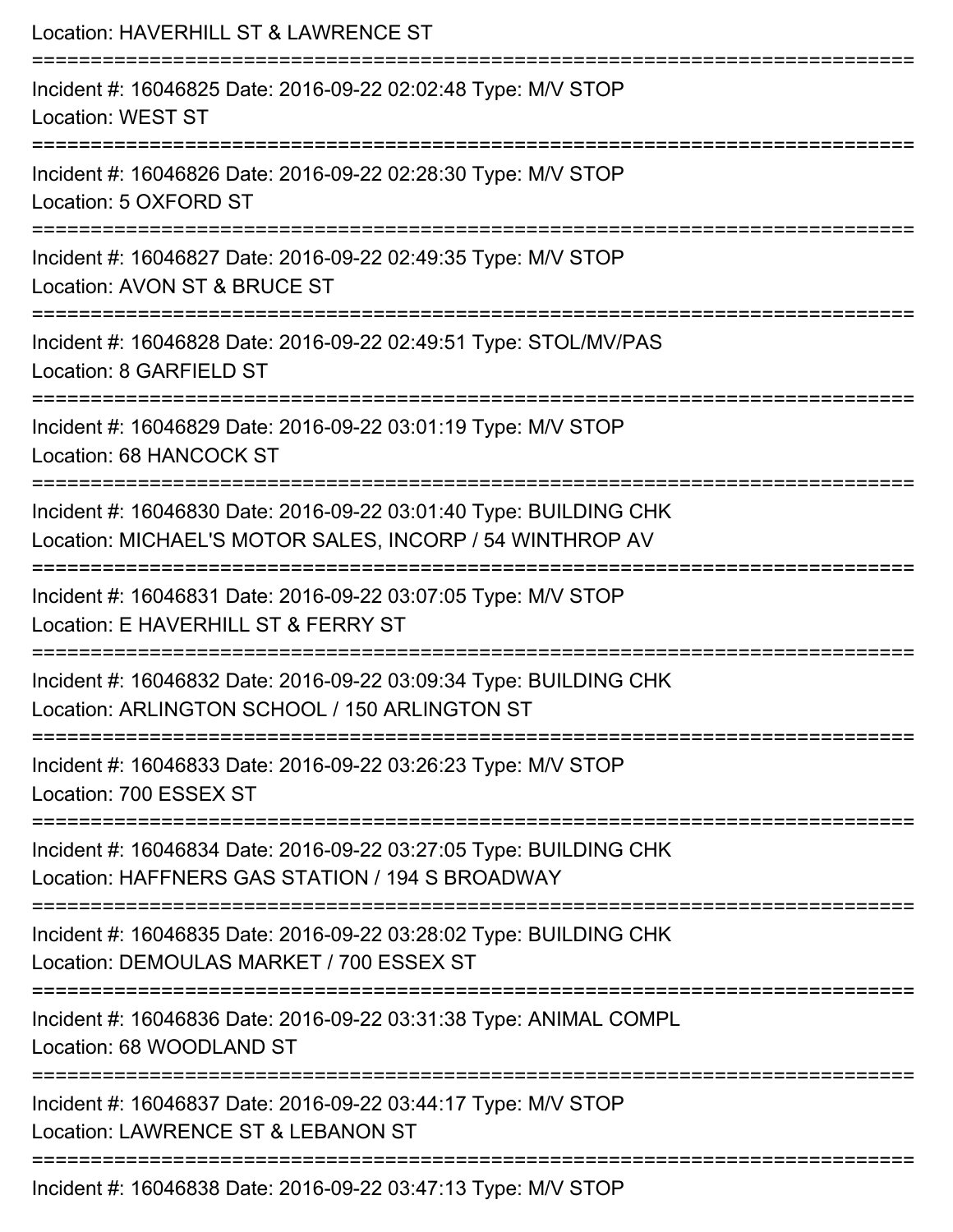| Incident #: 16046840 Date: 2016-09-22 03:47:49 Type: BUILDING CHK<br>Location: BREEN, JOHN MEMORIAL FUNERAL / 122 AMESBURY ST |
|-------------------------------------------------------------------------------------------------------------------------------|
| Incident #: 16046839 Date: 2016-09-22 03:47:52 Type: BUILDING CHK<br>Location: 35 WINTER ST                                   |
| Incident #: 16046841 Date: 2016-09-22 03:56:23 Type: M/V STOP<br>Location: PARKER ST & SALEM ST                               |
| Incident #: 16046842 Date: 2016-09-22 03:57:26 Type: M/V STOP<br>Location: 4 MEDFORD ST                                       |
| Incident #: 16046843 Date: 2016-09-22 04:38:15 Type: M/V STOP<br>Location: LORING ST & SALEM ST                               |
| Incident #: 16046844 Date: 2016-09-22 04:39:56 Type: M/V STOP<br>Location: RT114 & RT 495                                     |
| Incident #: 16046845 Date: 2016-09-22 04:51:33 Type: BUILDING CHK<br>Location: TOWERHILL MART / 105 AMES ST                   |
| Incident #: 16046846 Date: 2016-09-22 05:02:04 Type: SUS PERS/MV<br>Location: 497 ANDOVER ST                                  |
| Incident #: 16046847 Date: 2016-09-22 05:12:09 Type: ALARMS<br>Location: FAMILY DOLLAR / 320 S BROADWAY                       |
| Incident #: 16046849 Date: 2016-09-22 05:49:16 Type: MAL DAMAGE<br>Location: 550 BROADWAY                                     |
| Incident #: 16046848 Date: 2016-09-22 05:51:55 Type: DISTURBANCE<br>Location: 148 WILLOW ST FL 1 REAR                         |
| Incident #: 16046850 Date: 2016-09-22 06:08:44 Type: BUILDING CHK<br>Location: BROTHERS PIZZA / 145 LAWRENCE ST               |
| Incident #: 16046851 Date: 2016-09-22 06:45:57 Type: DISTURBANCE<br>Location: 148 WILLOW ST FL 1 REAR                         |
| Incident #: 16046852 Date: 2016-09-22 07:23:21 Type: LARCENY/PAST                                                             |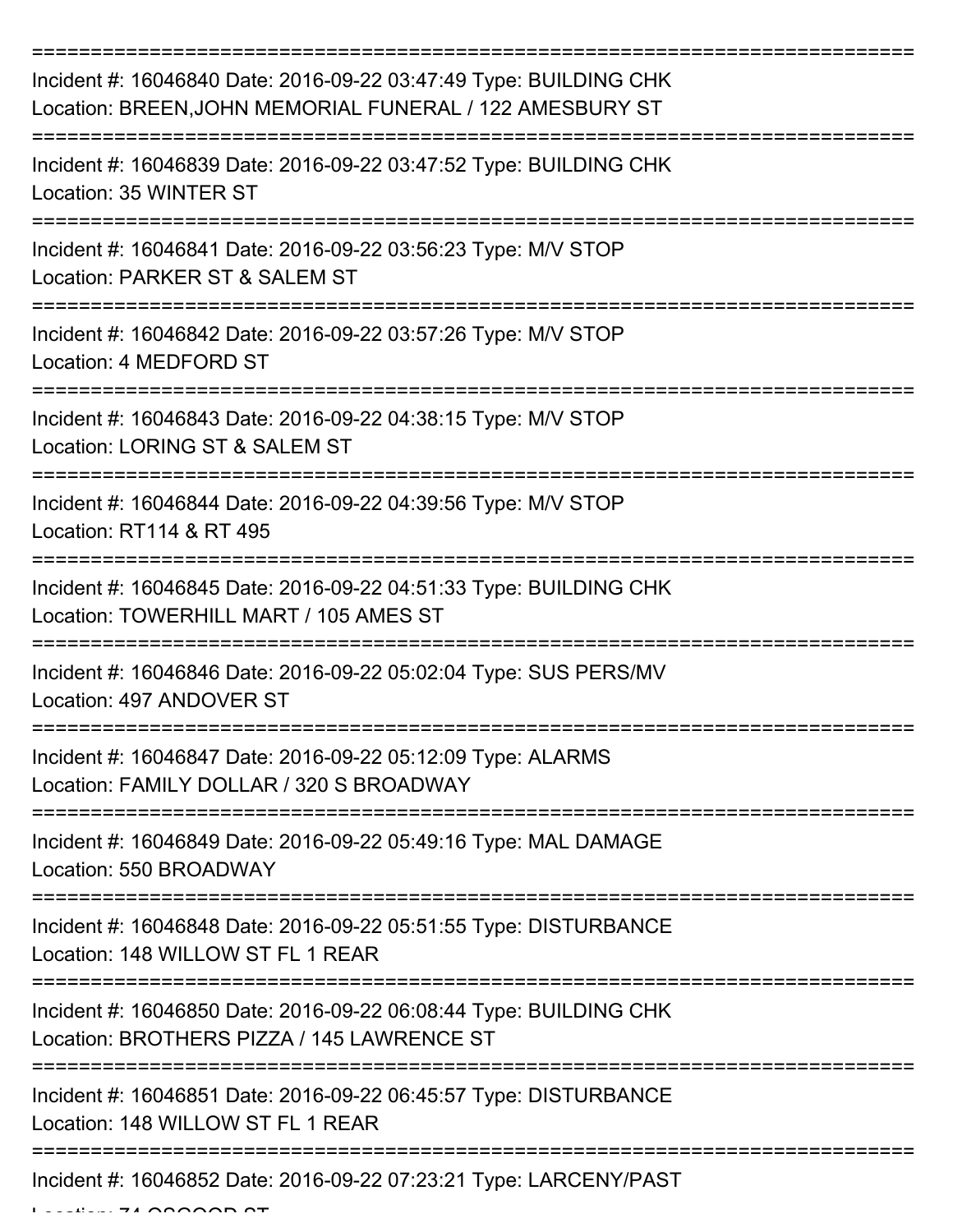| Incident #: 16046853 Date: 2016-09-22 07:32:06 Type: PARK & WALK<br>Location: 0 BROADWAY                         |
|------------------------------------------------------------------------------------------------------------------|
| Incident #: 16046854 Date: 2016-09-22 07:50:51 Type: UNWANTEDGUEST<br>Location: 163 SALEM ST FL 3                |
| Incident #: 16046855 Date: 2016-09-22 08:07:59 Type: TOW OF M/V<br>Location: ESSEX ST & FRANKLIN ST              |
| Incident #: 16046856 Date: 2016-09-22 08:18:01 Type: M/V STOP<br>Location: 12 EVERETT ST                         |
| Incident #: 16046857 Date: 2016-09-22 08:35:26 Type: UNWANTEDGUEST<br>Location: 10 DIAMOND ST #15                |
| Incident #: 16046858 Date: 2016-09-22 08:42:18 Type: LOST PROPERTY<br>Location: 19 BENNINGTON ST                 |
| Incident #: 16046859 Date: 2016-09-22 08:47:04 Type: UNWANTEDGUEST<br>Location: TRAIN STATION / 224 MERRIMACK ST |
| Incident #: 16046860 Date: 2016-09-22 08:54:08 Type: MAL DAMAGE<br>Location: 550 BROADWAY                        |
| Incident #: 16046861 Date: 2016-09-22 08:59:49 Type: ANIMAL COMPL<br>Location: 68 WOODLAND ST                    |
| Incident #: 16046862 Date: 2016-09-22 09:01:08 Type: NEIGHBOR PROB<br>Location: 16 BROOK ST                      |
| Incident #: 16046863 Date: 2016-09-22 09:02:57 Type: AUTO ACC/PED<br>Location: S BROADWAY & SHATTUCK ST          |
| Incident #: 16046864 Date: 2016-09-22 09:26:37 Type: AUTO ACC/NO PI<br>Location: MILTON ST & PROVIDENCE ST       |
| Incident #: 16046865 Date: 2016-09-22 09:30:02 Type: PARK & WALK<br>Location: BRADFORD ST & BROADWAY             |
| Incident #: 16046866 Date: 2016-09-22 09:35:11 Type: SUS PERS/MV                                                 |

Location: EDANIKI IN CT & LOWELL CT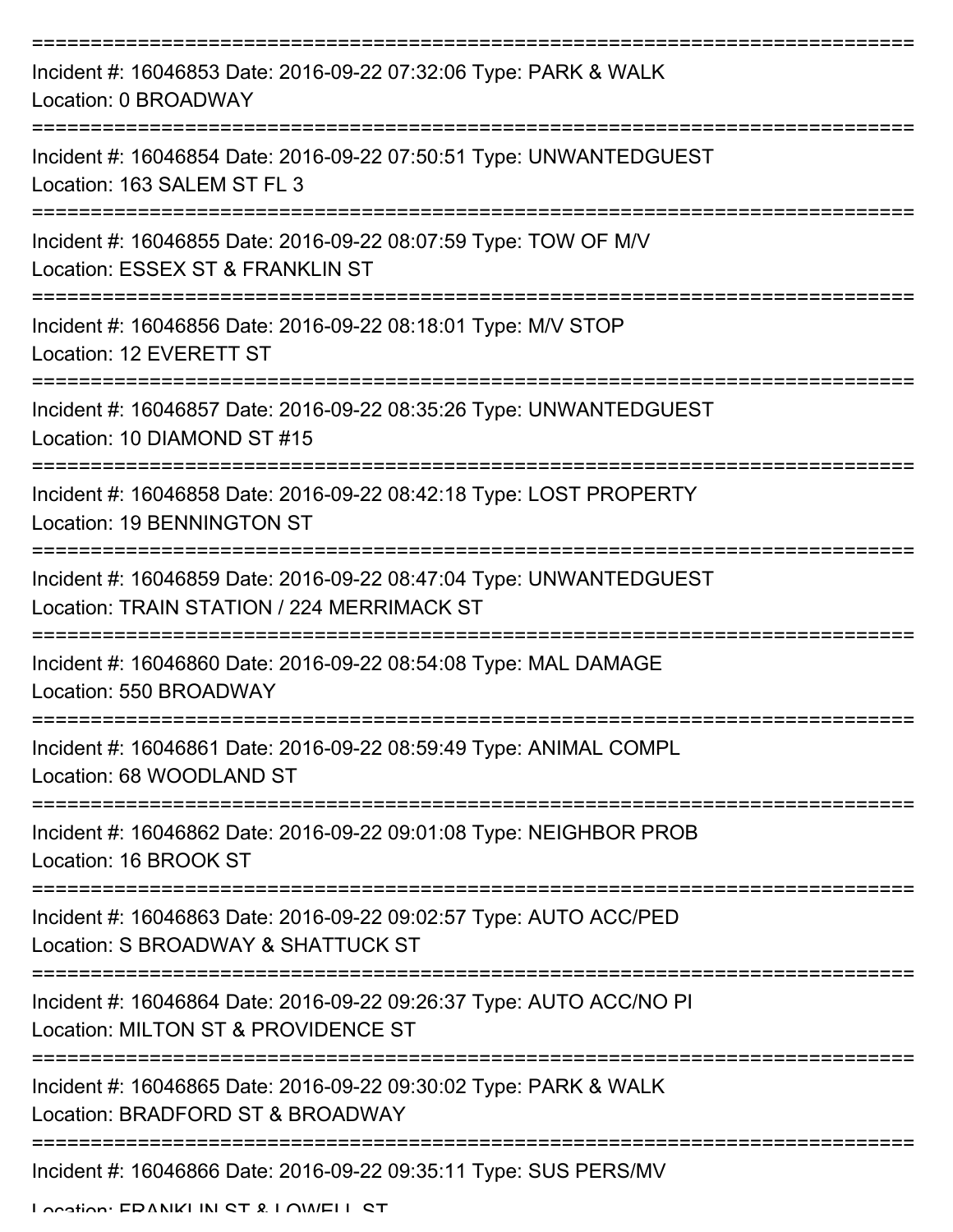| Incident #: 16046867 Date: 2016-09-22 10:03:34 Type: UNWANTEDGUEST<br>Location: 26 INMAN ST #8                                   |
|----------------------------------------------------------------------------------------------------------------------------------|
| Incident #: 16046868 Date: 2016-09-22 10:10:35 Type: ALARM/BURG<br>Location: 205 BROADWAY #3                                     |
| Incident #: 16046869 Date: 2016-09-22 10:33:38 Type: M/V STOP<br>Location: 1 GENERAL ST                                          |
| =================================<br>Incident #: 16046870 Date: 2016-09-22 10:38:49 Type: MAN DOWN<br>Location: 275 AMES ST FL 3 |
| Incident #: 16046871 Date: 2016-09-22 10:56:44 Type: INVESTIGATION<br>Location: 38 LAWRENCE ST                                   |
| Incident #: 16046872 Date: 2016-09-22 11:00:15 Type: MV/BLOCKING<br>Location: 25 SHERIDAN ST                                     |
| Incident #: 16046873 Date: 2016-09-22 11:01:56 Type: M/V STOP<br>Location: COMMON ST & JACKSON ST                                |
| Incident #: 16046874 Date: 2016-09-22 11:10:38 Type: B&E/ATTEMPY<br>Location: 469 HAVERHILL ST                                   |
| Incident #: 16046875 Date: 2016-09-22 11:12:21 Type: PARK & WALK<br>Location: BRADFORD ST & BROADWAY                             |
| Incident #: 16046876 Date: 2016-09-22 11:49:51 Type: KEEP PEACE<br>Location: 429 HOWARD ST                                       |
| Incident #: 16046877 Date: 2016-09-22 11:51:17 Type: HOME INVASION<br>Location: 193 PROSPECT ST FL 2                             |
| Incident #: 16046878 Date: 2016-09-22 11:53:19 Type: M/V STOP<br>Location: BROADWAY & LOWELL ST                                  |
| Incident #: 16046879 Date: 2016-09-22 11:55:54 Type: LOST PROPERTY<br>Location: 457 HAMPSHIRE ST                                 |
| Incident #: 16046880 Date: 2016-09-22 12:13:40 Type: ALARMS                                                                      |

Location: 5 FREEMAN CT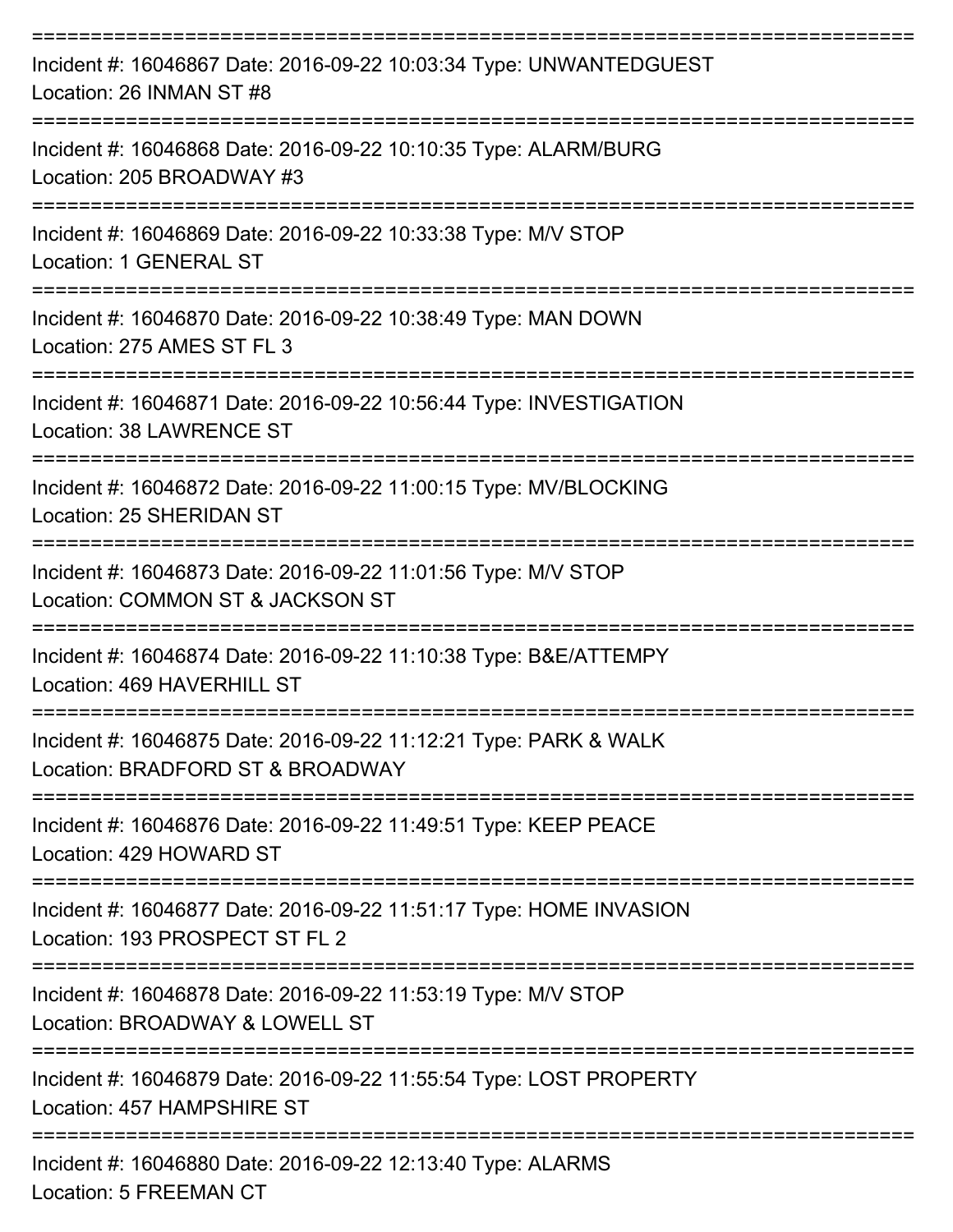| Incident #: 16046881 Date: 2016-09-22 12:16:26 Type: AUTO ACC/NO PI<br>Location: DENNYS / 160 WINTHROP AV                                               |
|---------------------------------------------------------------------------------------------------------------------------------------------------------|
| :=====================<br>Incident #: 16046882 Date: 2016-09-22 12:43:16 Type: AUTO ACC/NO PI<br>Location: BERKELEY ST & PARK ST                        |
| Incident #: 16046883 Date: 2016-09-22 12:44:43 Type: KEEP PEACE<br>Location: LOAN USA / 92 BROADWAY<br>===================                              |
| Incident #: 16046884 Date: 2016-09-22 13:11:54 Type: INVEST CONT<br>Location: 137 BYRON AV                                                              |
| Incident #: 16046885 Date: 2016-09-22 13:49:25 Type: MV/BLOCKING<br>Location: 230 WINTHROP AV<br>=================================<br>================= |
| Incident #: 16046886 Date: 2016-09-22 13:52:05 Type: M/V STOP<br>Location: JACKSON ST & METHUEN ST                                                      |
| Incident #: 16046887 Date: 2016-09-22 13:56:02 Type: MEDIC SUPPORT<br>Location: BROTHERS PIZZA / 145 LAWRENCE ST<br>--------------                      |
| Incident #: 16046888 Date: 2016-09-22 13:58:53 Type: M/V STOP<br>Location: HAVERHILL ST & NEWBURY ST                                                    |
| Incident #: 16046889 Date: 2016-09-22 14:00:22 Type: HIT & RUN M/V<br>Location: 76 HANCOCK ST                                                           |
| Incident #: 16046890 Date: 2016-09-22 14:07:04 Type: FRAUD<br>Location: 42 PLEASANT ST                                                                  |
| Incident #: 16046891 Date: 2016-09-22 14:31:01 Type: MAN DOWN<br>Location: 194 BROADWAY                                                                 |
| Incident #: 16046892 Date: 2016-09-22 14:34:19 Type: SUS PERS/MV<br>Location: CARLEENS COFFEE SHOPPE / 209 S BROADWAY                                   |
| Incident #: 16046893 Date: 2016-09-22 14:38:01 Type: 209A/SERVE<br>Location: 550 BROADWAY #417                                                          |
| Incident #: 16046894 Date: 2016-09-22 14:38:48 Type: 209A/SERVE<br>Location: 90 LOWELL ST                                                               |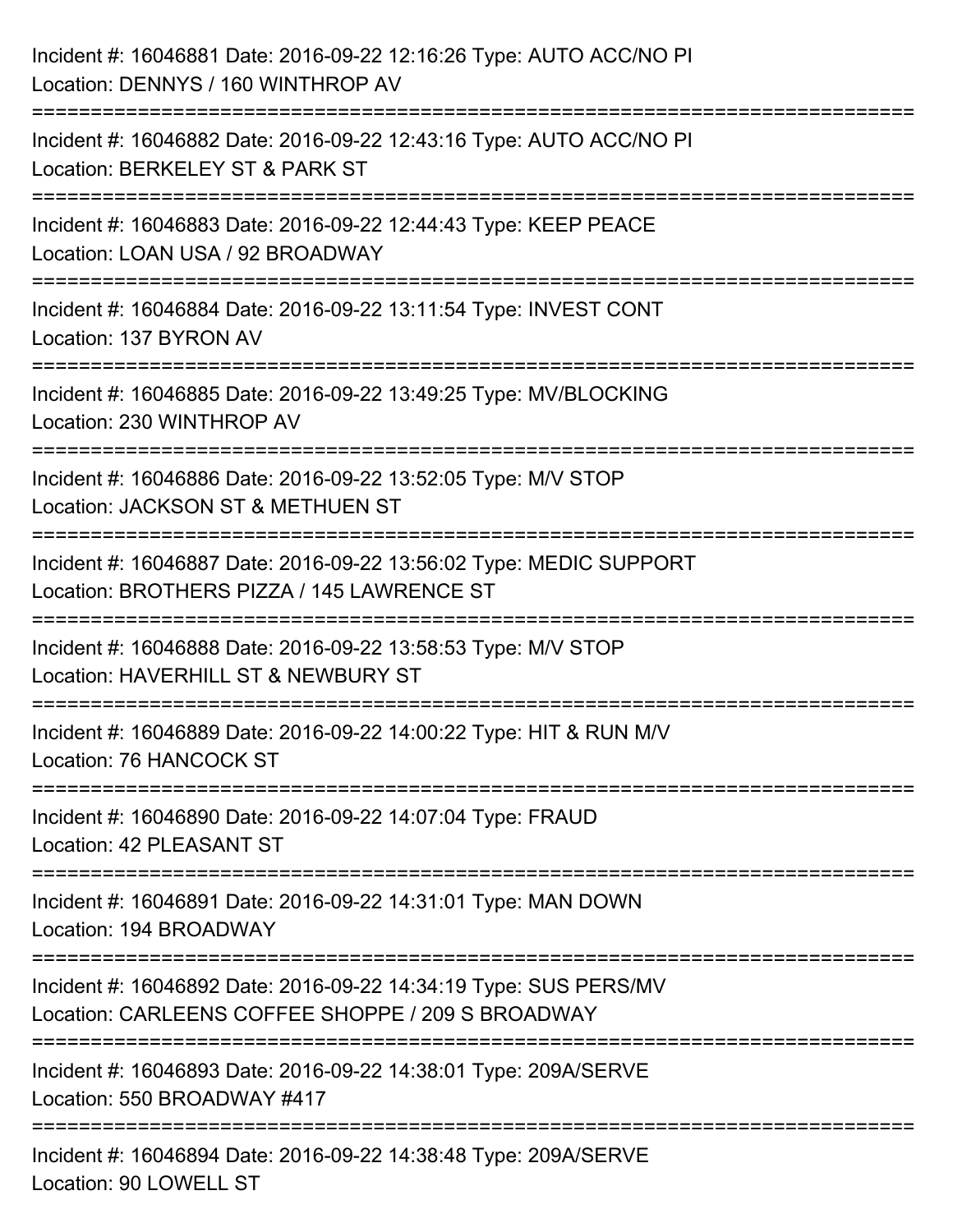| Incident #: 16046895 Date: 2016-09-22 14:39:45 Type: 209A/SERVE<br>Location: 350 HAVERHILL ST                                   |
|---------------------------------------------------------------------------------------------------------------------------------|
| Incident #: 16046896 Date: 2016-09-22 14:40:49 Type: 209A/SERVE<br>Location: 364 ANOVER ST                                      |
| Incident #: 16046898 Date: 2016-09-22 14:42:11 Type: 209A/SERVE<br>Location: 53 PHILLIPS ST                                     |
| Incident #: 16046897 Date: 2016-09-22 14:42:18 Type: AUTO ACC/NO PI<br>Location: FRANKLIN ST & LOWELL ST                        |
| Incident #: 16046899 Date: 2016-09-22 14:42:25 Type: DOMESTIC/PROG<br>Location: 58 DORCHESTER ST FL 2<br>:===================== |
| Incident #: 16046900 Date: 2016-09-22 14:43:20 Type: 209A/SERVE<br>Location: 90 LOWELL ST                                       |
| Incident #: 16046901 Date: 2016-09-22 14:44:21 Type: 209A/SERVE<br>Location: 328 MARKET ST                                      |
| Incident #: 16046902 Date: 2016-09-22 14:56:10 Type: FIGHT<br>Location: N PARISH RD                                             |
| Incident #: 16046903 Date: 2016-09-22 14:57:22 Type: B&E/PAST<br>Location: 199 E HAVERHILL ST #1                                |
| Incident #: 16046904 Date: 2016-09-22 15:10:12 Type: 209A/SERVE<br>Location: 67 E HAVERHILL ST                                  |
| Incident #: 16046905 Date: 2016-09-22 15:14:49 Type: 209A/SERVE<br>Location: 19 SHORT ST                                        |
| Incident #: 16046906 Date: 2016-09-22 15:40:02 Type: M/V STOP<br>Location: ERVING AV & ROBINSON CT                              |
| Incident #: 16046907 Date: 2016-09-22 15:44:05 Type: SUS PERS/MV<br>Location: 218 BRUCE ST                                      |
| Incident #: 16046908 Date: 2016-09-22 15:44:10 Type: FIGHT<br>Location: 31 N PARISH RD                                          |

===========================================================================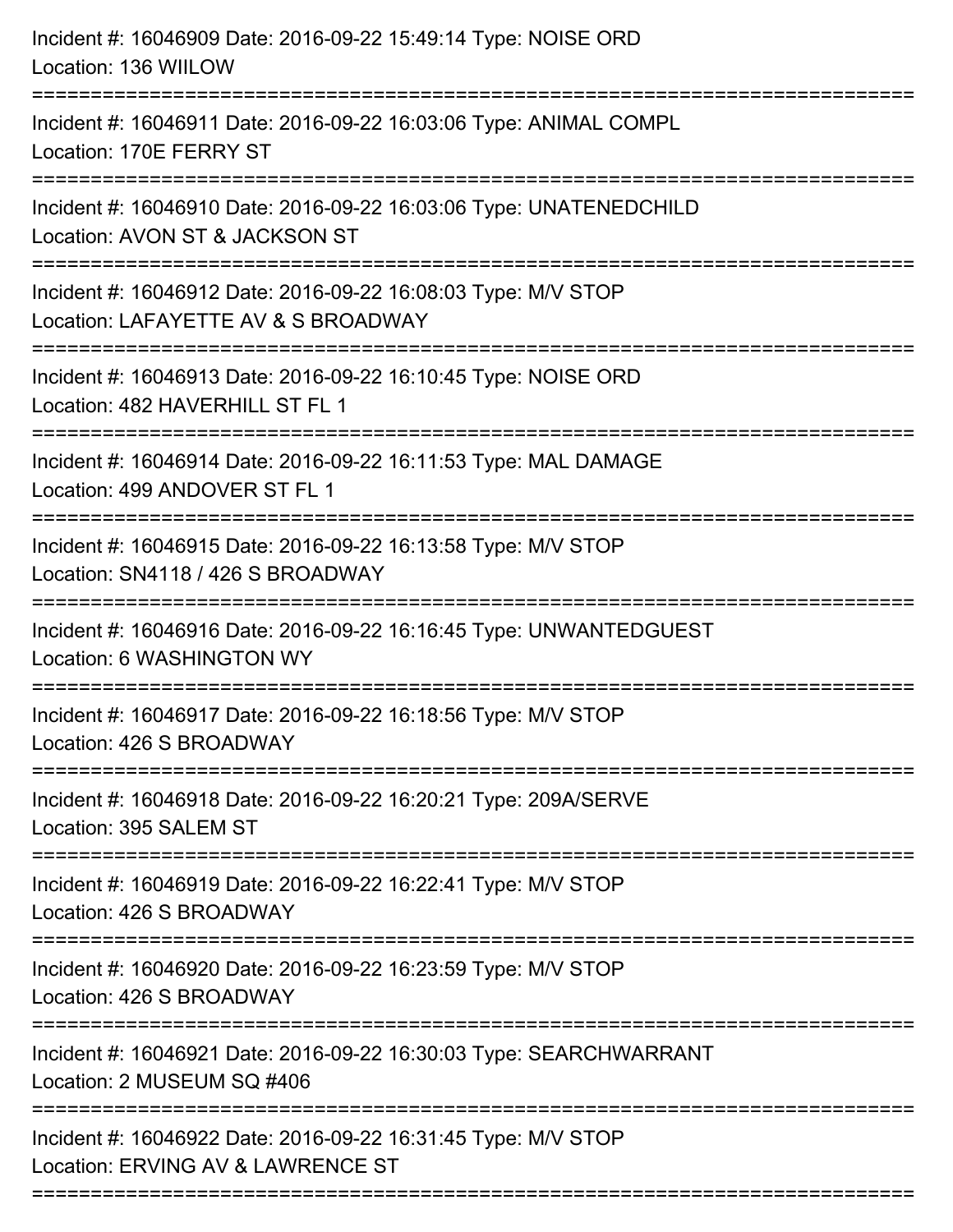Location: 370 MERRIMACK ST FL 3RDFL

=========================================================================== Incident #: 16046924 Date: 2016-09-22 16:43:41 Type: DOMESTIC/PAST Location: 147 LAWRENCE ST FL 3RDFL =========================================================================== Incident #: 16046925 Date: 2016-09-22 16:46:06 Type: M/V STOP Location: ALLSTON ST & WOODLAND ST =========================================================================== Incident #: 16046926 Date: 2016-09-22 16:48:11 Type: DRUG OVERDOSE Location: BOSTON MARKET / 435 WINTHROP AV =========================================================================== Incident #: 16046928 Date: 2016-09-22 16:50:15 Type: INVESTIGATION Location: ST ANTHONYS CHURCH / LAWRENCE & AMESBURY =========================================================================== Incident #: 16046927 Date: 2016-09-22 16:58:36 Type: ALARM/BURG Location: 276 ESSEX ST =========================================================================== Incident #: 16046929 Date: 2016-09-22 17:04:14 Type: AUTO ACC/PED Location: 179 ARLINGTON ST #9 =========================================================================== Incident #: 16046930 Date: 2016-09-22 17:37:26 Type: LIC PLATE STO Location: 115 ALDER ST =========================================================================== Incident #: 16046931 Date: 2016-09-22 17:39:23 Type: DISTURBANCE Location: CENTRAL CATHOLIC HIGH SCHOOL / 300 HAMPSHIRE ST =========================================================================== Incident #: 16046932 Date: 2016-09-22 17:41:36 Type: MV/BLOCKING Location: 6 PROSPECT CT =========================================================================== Incident #: 16046933 Date: 2016-09-22 18:04:55 Type: SUS PERS/MV Location: BOXFORD ST & GARFIELD ST =========================================================================== Incident #: 16046935 Date: 2016-09-22 18:25:07 Type: SUS PERS/MV Location: 52 KNOX ST =========================================================================== Incident #: 16046934 Date: 2016-09-22 18:25:20 Type: 209A/SERVE Location: 90 LOWELL ST =========================================================================== Incident #: 16046937 Date: 2016-09-22 18:27:13 Type: LARCENY/PAST Location: FAMILY DOLLAR / 700 ESSEX ST ===========================================================================

Incident #: 16046936 Date: 2016 09 22 18:28:03 Type: Microsoft.com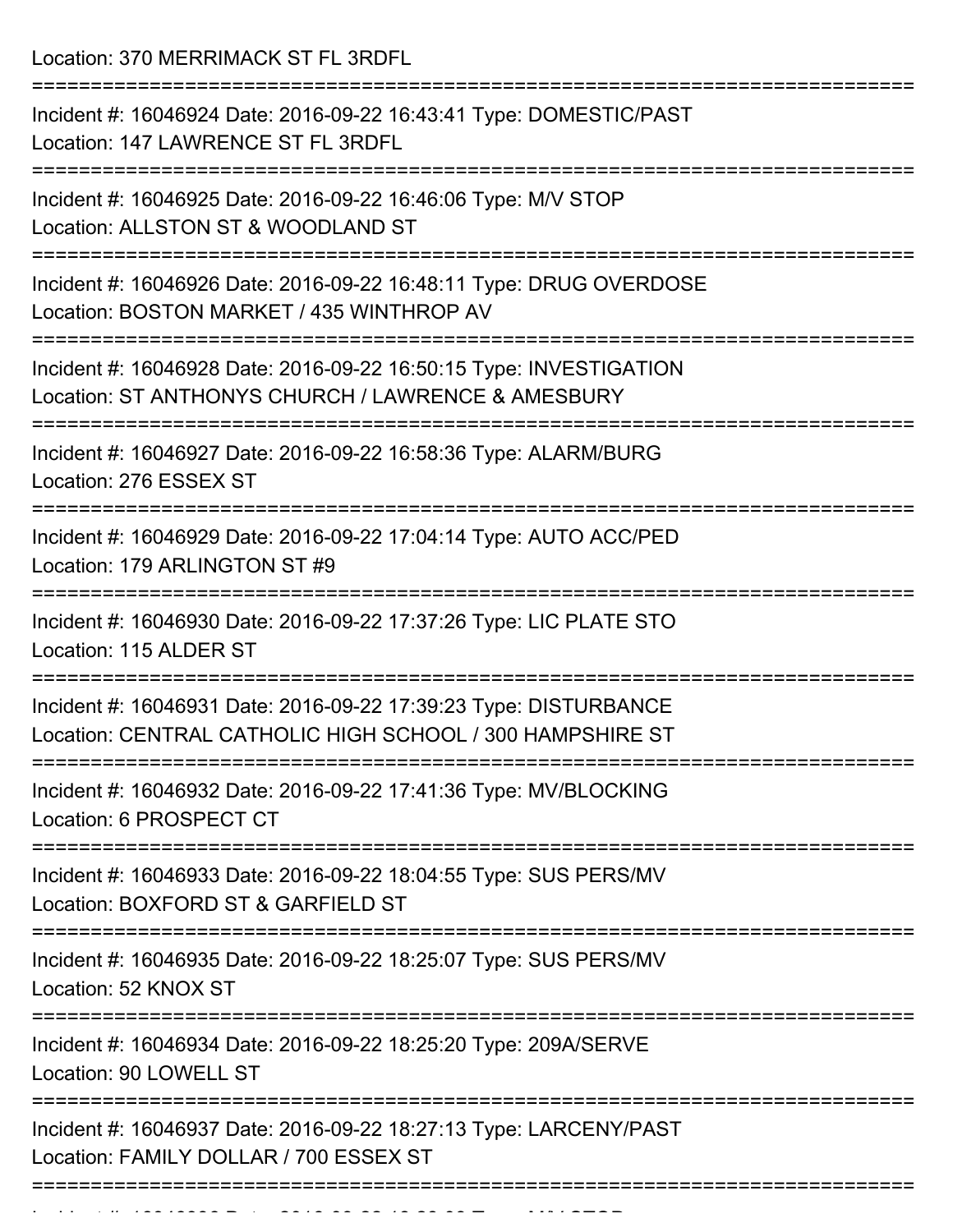Location: S UNION ST & SALEM ST

| Incident #: 16046938 Date: 2016-09-22 18:35:40 Type: M/V STOP<br>Location: S UNION ST & SALEM ST                           |
|----------------------------------------------------------------------------------------------------------------------------|
| Incident #: 16046939 Date: 2016-09-22 18:47:21 Type: SUS PERS/MV<br>Location: PARKER ST & SALEM ST                         |
| Incident #: 16046940 Date: 2016-09-22 18:51:52 Type: TOW OF M/V<br>Location: 100 HAWTHORNE WAY                             |
| Incident #: 16046941 Date: 2016-09-22 18:54:12 Type: A&B PAST<br>Location: 206 WILLOW ST                                   |
| Incident #: 16046942 Date: 2016-09-22 18:56:15 Type: A&B PAST<br>Location: CENTRAL CATHOLIC HIGH SCHOOL / 276 HAMPSHIRE ST |
| Incident #: 16046943 Date: 2016-09-22 19:05:01 Type: LARCENY/PAST<br>Location: 61 WINTHROP AV                              |
| Incident #: 16046944 Date: 2016-09-22 19:12:03 Type: UNKNOWN PROB<br>Location: 725 HAVERHILL ST                            |
| Incident #: 16046945 Date: 2016-09-22 19:15:25 Type: E911 HANGUP<br>Location: 105 CHESTER ST #FRONT FL 1                   |
| Incident #: 16046946 Date: 2016-09-22 19:17:16 Type: SUS PERS/MV<br>Location: 158 JACKSON ST                               |
| Incident #: 16046947 Date: 2016-09-22 19:26:35 Type: MV/BLOCKING<br>Location: 88 BAILEY ST                                 |
| Incident #: 16046949 Date: 2016-09-22 19:31:29 Type: DRUG OVERDOSE<br>Location: 217 PROSPECT ST FL 3                       |
| Incident #: 16046948 Date: 2016-09-22 19:32:36 Type: SUICIDE ATTEMPT<br>Location: 16 WOODLAND CT                           |
| Incident #: 16046950 Date: 2016-09-22 19:34:53 Type: MAL DAMG PROG<br>Location: BROADWAY                                   |
|                                                                                                                            |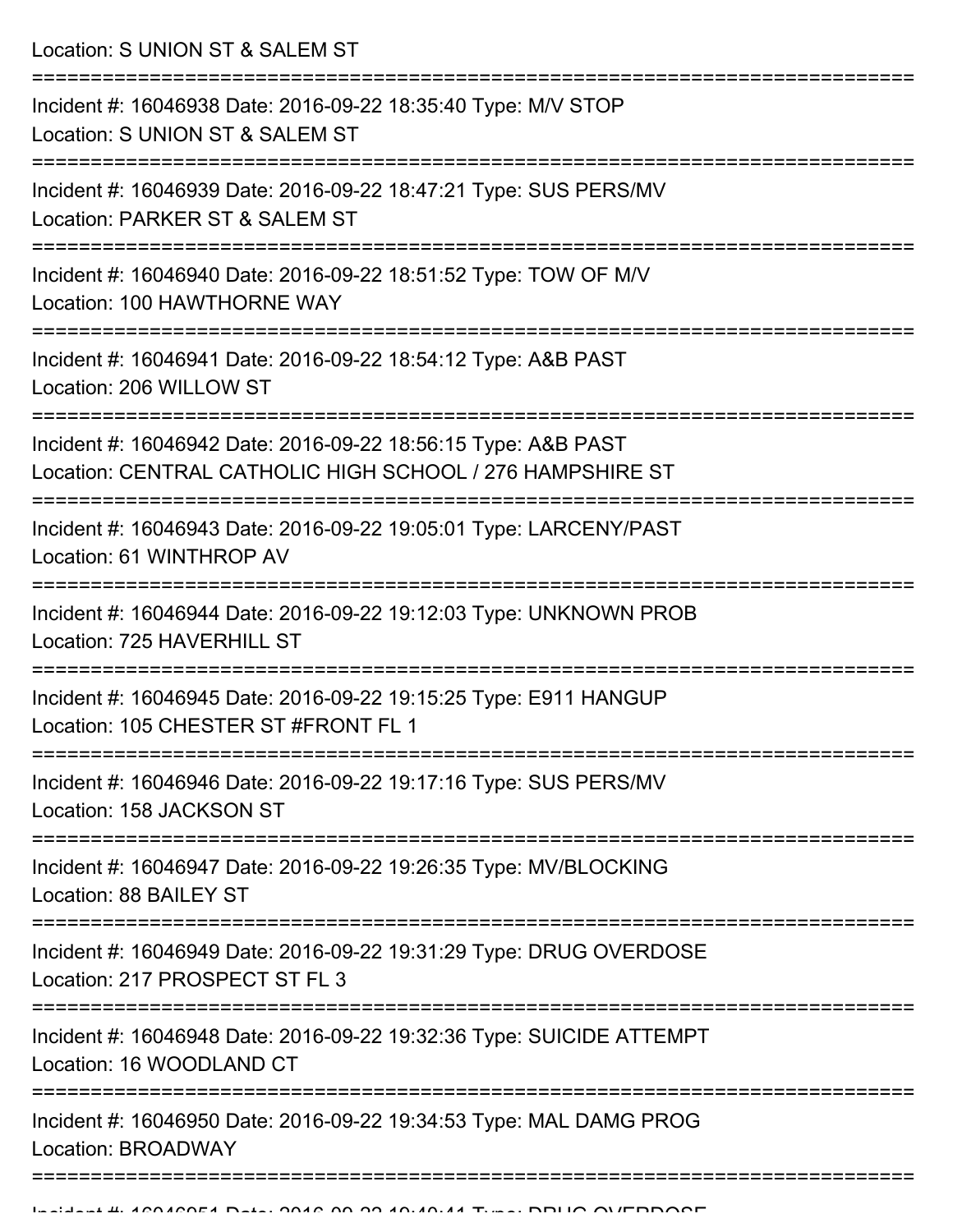| Location: 320 S BROADWAY                                                                                                          |
|-----------------------------------------------------------------------------------------------------------------------------------|
| Incident #: 16046952 Date: 2016-09-22 19:43:04 Type: SUS PERS/MV<br>Location: 158 JACKSON ST                                      |
| Incident #: 16046953 Date: 2016-09-22 20:09:09 Type: DISTURBANCE<br>Location: 32 LAWRENCE ST #21 FL 3<br>======================== |
| Incident #: 16046955 Date: 2016-09-22 20:28:10 Type: SUS PERS/MV<br>Location: 114 WOODLAND ST                                     |
| Incident #: 16046954 Date: 2016-09-22 20:28:47 Type: SUS PERS/MV<br>Location: 167 ABBOTT ST                                       |
| Incident #: 16046956 Date: 2016-09-22 20:31:09 Type: MEDIC SUPPORT<br>Location: 16 WOODLAND ST                                    |
| Incident #: 16046957 Date: 2016-09-22 20:40:39 Type: AUTO ACC/NO PI<br>Location: INMAN ST & S BROADWAY                            |
| Incident #: 16046959 Date: 2016-09-22 20:56:39 Type: SUS PERS/MV<br><b>Location: MT VERNON ST</b>                                 |
| Incident #: 16046958 Date: 2016-09-22 20:57:06 Type: DISTURBANCE<br>Location: 260 E HAVERHILL ST                                  |
| Incident #: 16046960 Date: 2016-09-22 20:59:58 Type: MISSING PERS<br>Location: 274 E HAVERHILL ST #16 FL 1                        |
| Incident #: 16046961 Date: 2016-09-22 21:00:58 Type: DISTURBANCE<br>Location: 76 NESMITH ST                                       |
| Incident #: 16046962 Date: 2016-09-22 21:06:35 Type: TOW OF M/V<br>Location: 70 CAMBRIDGE ST                                      |
| Incident #: 16046963 Date: 2016-09-22 21:15:11 Type: TOW OF M/V<br>Location: 70 CAMBRIDGE ST                                      |
| Incident #: 16046964 Date: 2016-09-22 21:28:09 Type: ALARM/BURG<br>Location: 430 N CANAL ST                                       |
|                                                                                                                                   |

Incident #: 16046965 Date: 2016-09-22 21:31:23 Type: ALARM/BURG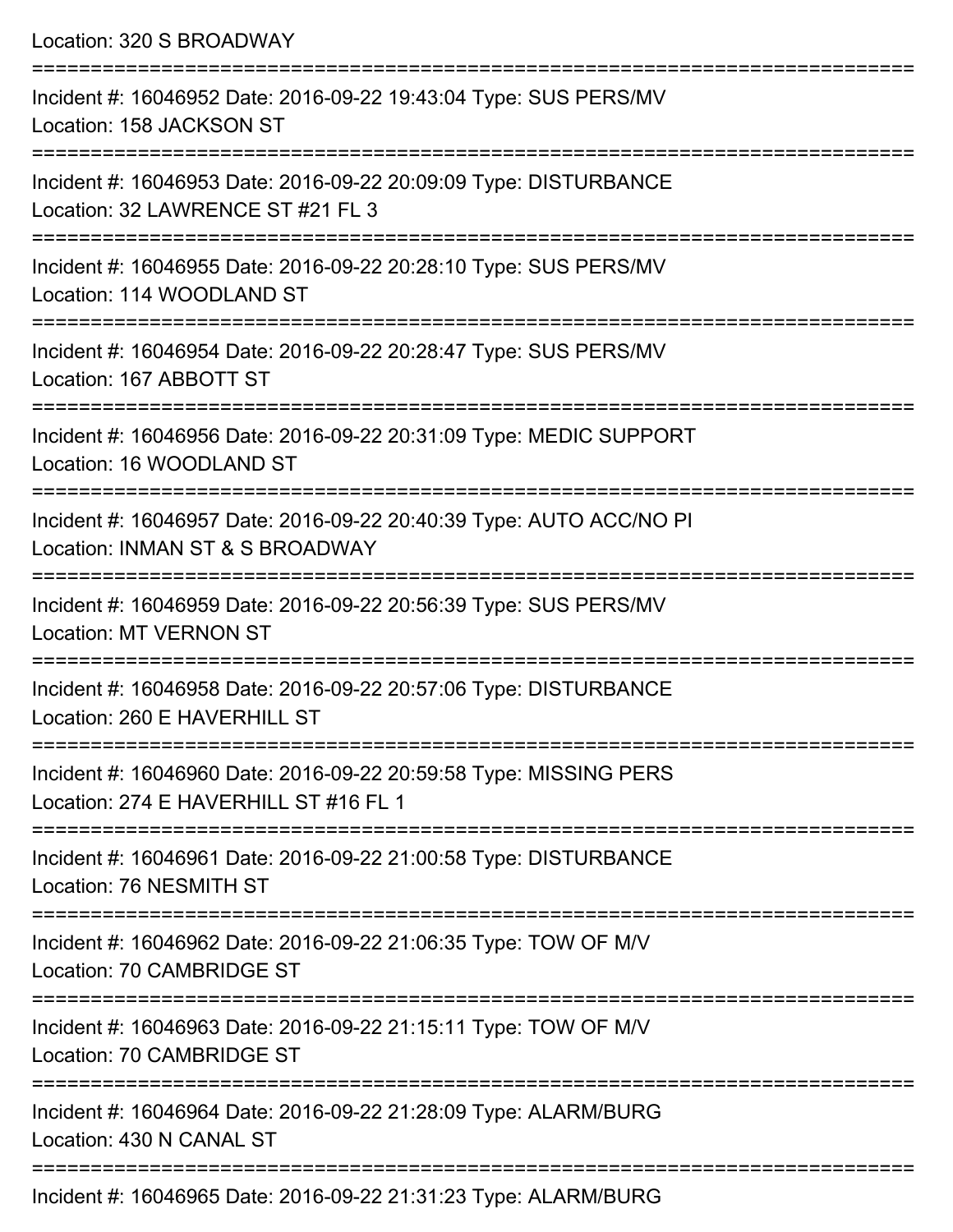| Incident #: 16046966 Date: 2016-09-22 21:38:08 Type: DISTURBANCE<br>Location: 62 MELVIN ST        |
|---------------------------------------------------------------------------------------------------|
| Incident #: 16046967 Date: 2016-09-22 21:47:06 Type: MISSING PERS<br>Location: 110 AMES ST #1     |
| Incident #: 16046968 Date: 2016-09-22 21:49:43 Type: M/V STOP<br>Location: 107 OXFORD ST          |
| Incident #: 16046969 Date: 2016-09-22 21:51:37 Type: ALARM/BURG<br>Location: 599 CANAL ST         |
| Incident #: 16046970 Date: 2016-09-22 22:26:50 Type: LIC PLATE STO<br>Location: 12 LORENZO RD     |
| Incident #: 16046971 Date: 2016-09-22 22:35:03 Type: GENERAL SERV<br>Location: 145 BERNARD AV     |
| Incident #: 16046972 Date: 2016-09-22 22:38:44 Type: NOISE ORD<br>Location: 29 HALL ST            |
| Incident #: 16046973 Date: 2016-09-22 22:39:39 Type: NOTIFICATION<br>Location: 56 EATON ST        |
| Incident #: 16046974 Date: 2016-09-22 22:43:03 Type: INVEST CONT<br>Location: 20 WARREN ST        |
| Incident #: 16046975 Date: 2016-09-22 22:51:14 Type: B&E/PROG<br>Location: 231A E HAVERHILL ST    |
| Incident #: 16046976 Date: 2016-09-22 23:15:59 Type: TOW/REPOSSED<br>Location: 30 BROOK ST FL 3   |
| Incident #: 16046977 Date: 2016-09-22 23:19:35 Type: CK WELL BEING<br>Location: 10 GROVE ST FL 1  |
| Incident #: 16046978 Date: 2016-09-22 23:27:52 Type: M/V STOP<br>Location: BRADFORD ST & BROADWAY |
| Incident #: 16046980 Date: 2016-09-22 23:29:19 Type: NOISE ORD                                    |